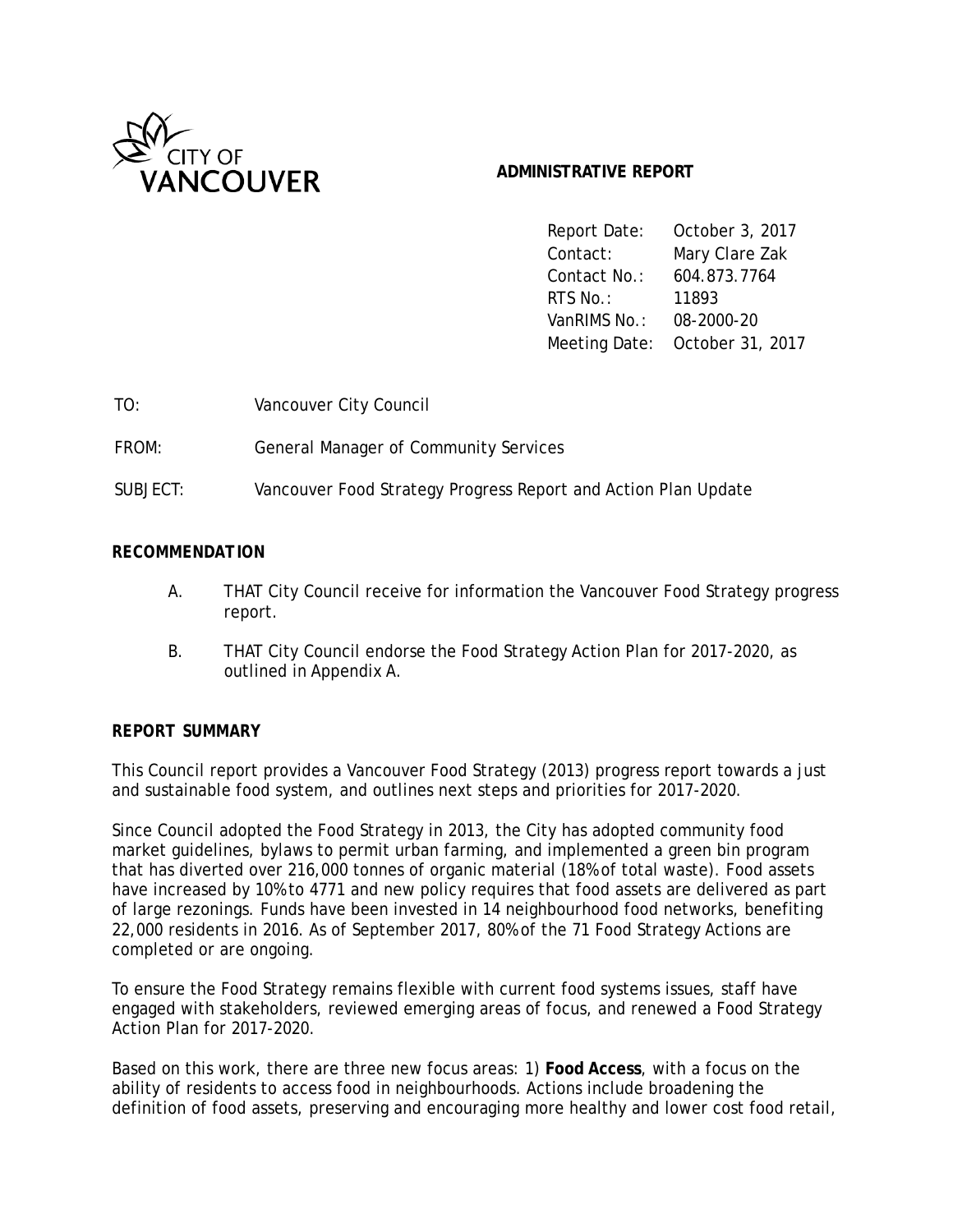and creating a business case for a food procurement system for non-profits and other service providers; 2) **Diversity of Voices and Inclusion**, engaging diverse voices across Vancouver and adjusting policy priorities accordingly; and 3) **Food System Resilience**, to inform the City about the flow of food into and out of the region, the short and long term impacts on residents should food distribution infrastructure fail – and how to mitigate impacts.

In addition to these three new focus areas, staff will continue to support ongoing work encompassed under the five Food Strategy 2013 goal areas as described in Table 3. This work includes: support to neighbourhood food networks, relocating and expanding the Greater Vancouver Food Bank, enabling food growing and harvesting, working with Vancouver School Board to determine the best use of school meal funding, streamlining the permitting of farmers markets, facilitating the creation and use of cooking facilities for community development, creating a Zero Waste 2040 Strategy with food system waste as one of the three key focus areas, and incorporating a food systems lens in city plans and strategies.

## *COUNCIL AUTHORITY/PREVIOUS DECISIONS*

**Greenest City Action Plan** – In 2015, Council adopted the Greenest City 2020 Action Plan Part Two with a goal that Vancouver is to become a global leader in urban food systems and to increase city-wide and neighbourhood food assets by a minimum of 50% over 2010 levels.

**Healthy City Strategy** – In October 2014, Council adopted the Healthy City Strategy with goals of ensuring that Vancouver's children and youth, up to age 24, have the best chance of enjoying a healthy childhood; and that Vancouver has a healthy, just, and sustainable food system. In July 2015, Council approved the first four year action plan.

**Vancouver Food Strategy –** In January 2013, Council adopted the Vancouver Food Strategy with goals to: support food-friendly neighbourhoods, empower residents to take action, improve access to healthy, affordable, and culturally diverse food for all residents; make food a centerpiece of a green economy, and advocate for a just and sustainable food system with partners and at all levels of government.

## *CITY MANAGER'S/GENERAL MANAGER'S COMMENTS*

The City Manager RECOMMENDS approval of the foregoing.

## *REPORT*

## *Background/Context*

Vancouver residents are consumers of food produced nearby and from afar and food system activities –whether growing, processing, distribution, retailing, food service, or waste management - take up a considerable amount of land across Metro Vancouver and beyond. Food systems decisions span all three areas of sustainability: economic, social/health, and environmental. Decisions related to built form, housing type and transportation networks can influence access to food and eating habits, physical health, job opportunities throughout the food system, and the environmental impact of our agricultural and food processing /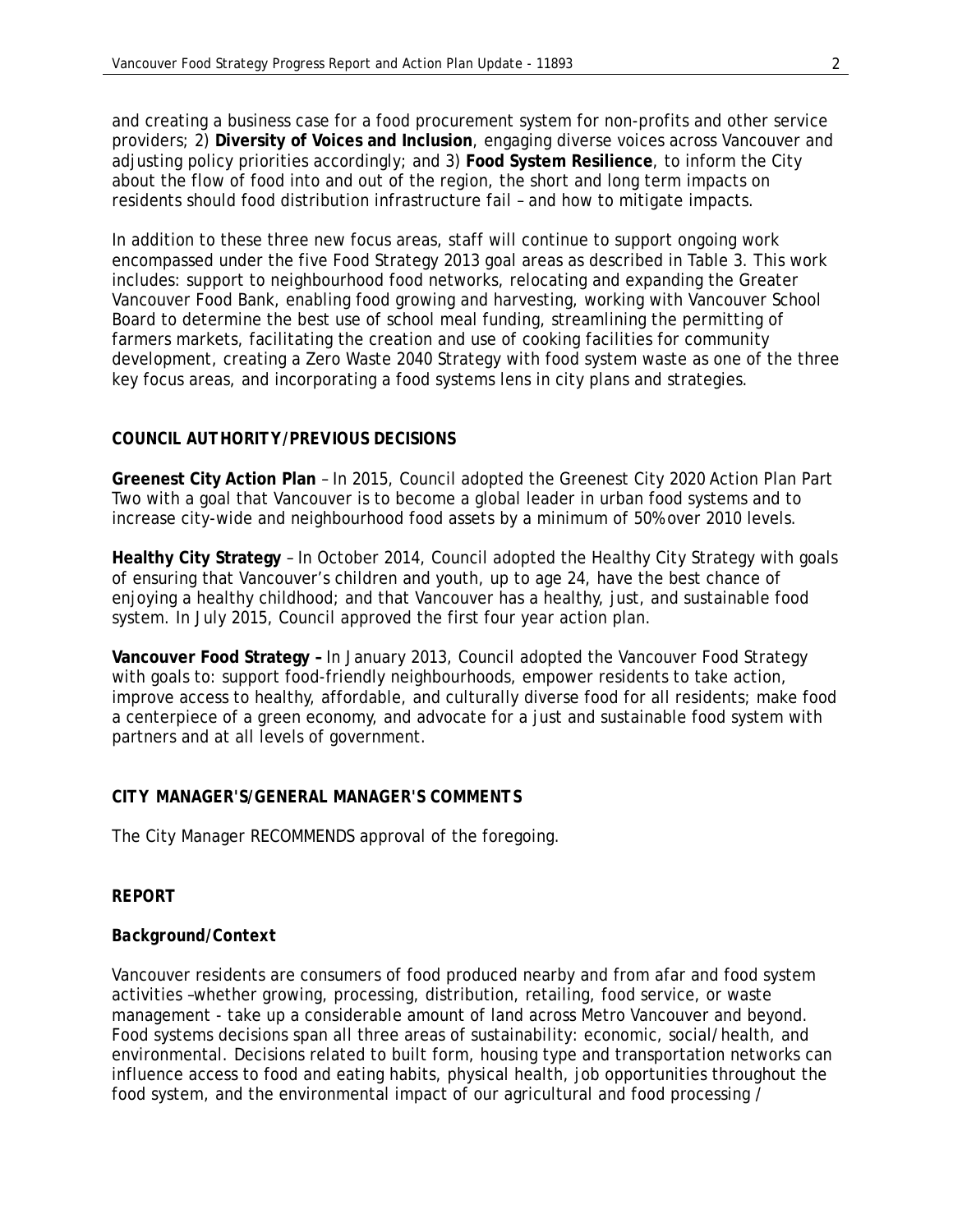distribution system. The City's decisions can also support the important role of food as a social connector to build community resiliency.

In January 2013, City Council adopted the Vancouver Food Strategy, an official plan and road map that integrates a full spectrum of urban food system issues within a single policy framework that includes food production, food processing, distribution, access and food waste management. The Vancouver Food Strategy identified (1) vision and principles (2) five over-arching goals; and (3) an action plan of 71 actions to achieve the five goals.

Since the Food Strategy was passed in 2013, multiple departments have collaborated on initiatives ranging from urban agriculture to waste, procurement, community kitchen access, and farmers markets. Several issues have been discussed at Council including street food bylaws, support for farmers markets, and urban farming zoning and licensing changes.

## *Strategic Analysis*

The Vancouver Food Strategy expresses a vision and goals of a just and sustainable food system, and integrates and aligns with numerous other City strategies and policies including those that are health, economic, or environment related.

## **Eighty percent of actions have been completed or are ongoing**

|  | Table 1: Highlights of Vancouver Food Strategy accomplishments since 2013 |  |  |
|--|---------------------------------------------------------------------------|--|--|
|  |                                                                           |  |  |

| <b>Achievements by Food System area</b>                                                                                                                                                                                                                                                                                                                                                                                                                                                                                                             |
|-----------------------------------------------------------------------------------------------------------------------------------------------------------------------------------------------------------------------------------------------------------------------------------------------------------------------------------------------------------------------------------------------------------------------------------------------------------------------------------------------------------------------------------------------------|
| <b>Food Production:</b><br>o Increased community garden plots to 4571, a 40% increase since 2010, and provided grants<br>for infrastructure upgrades at 73 community gardens<br>o Became one of the first cities in Canada to adopt bylaws to permit and legitimize urban<br>farming<br>o Pearson rezoning secured 1-acre urban farm                                                                                                                                                                                                                |
| <b>Food Access:</b><br>o Increased Sustainable Food System Grants funding to ~\$188,000/year for Neighbourhood<br>Food Networks, which leveraged \$755,000/year and engaged 22,000 residents<br>o Created Community Food Market guidelines that have enabled 12 low-cost markets in 2016<br>o Updated Farmers Markets policy: 10 seasonal Farmers Markets in 2016 created \$15 million<br>in local economic impact<br>o Provided \$450,000/year for school food and food literacy programming: providing daily<br>meals to ~370 students and family |
| Food Processing and Distribution:<br>o Developed and implemented a street food cart program which created jobs and increased<br>healthfulness of food carts: 89 hot dog and ice cream vendors in 2010 versus 154 carts<br>with varied cuisine in 2017<br>Developed a definition of local, sustainable procurement<br>$\circ$<br>o Park Board met its goal of 40% local in 2015<br>o Evelyne Saller Centre established baseline in 2016: 26% local<br>o Examined the role of small scale grocers in neighbourhood food access                        |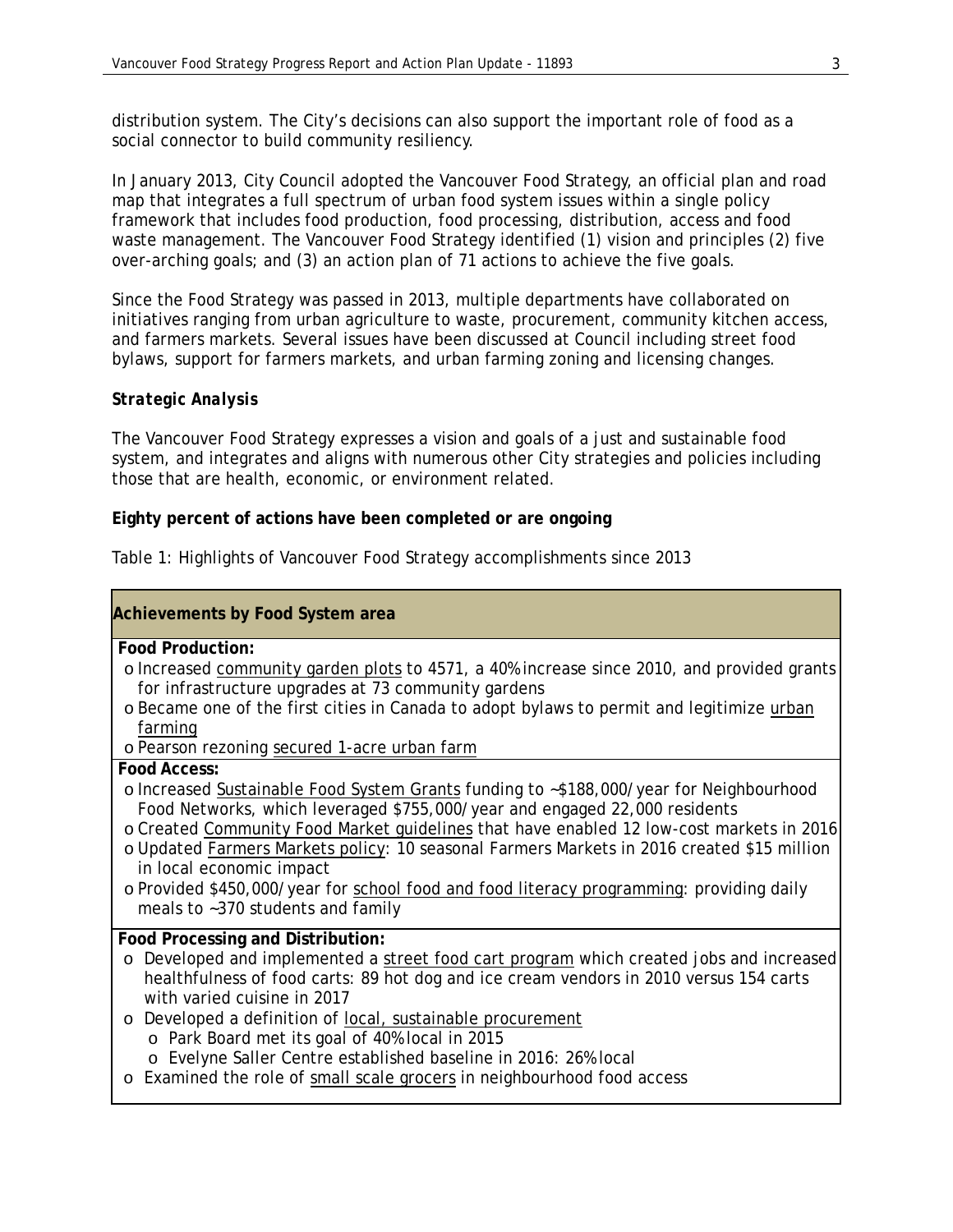## **Achievements by Food System area**

#### **Food Waste:**

- o Initiated weekly food scraps & biweekly garbage collection: increase in organics diversion from 60% in 2013 to 75% in 2017 from single family homes, representing ~206,560 tonnes of food scraps and yard trimmings (from mid-2013 until Dec. 2016) and
- o Expanded solid waste bylaw requirements to ban food scraps from going to landfill: Organics pick up now reaches 90% of all multi-unit residential buildings

#### **Systems Wide:**

- o Three food assets are required as part of any large development rezoning, as per the Sustainable Large Development Rezoning Policy
- $\circ$  Incorporated food related priorities in community plans including False Creek Flats, Westend, and Grandview Woodlands.
- Winner of the Milan Pact Awards 2016 for Governance

#### **Food asset growth slowing**

The total number of food assets increased from 3,340 in 2010 to 4,771 in August 2017, an increase of 43%, though the rate of growth is slowing considerably, with only a 10% increase since 2013 and a 4% increase since December 2015. It is likely that several of the GCAP food asset targets will not be met by 2020. For example, the number of community gardens installed is slowing both because there are fewer sites available and also because some sites that were built as temporary gardens are now undergoing development. The Vancouver Farmer's Market Society reports that the goal of 22 markets by 2020 is likely not possible as Vancouver neighbourhoods and our local farmers may not be able to sustain that many markets by 2020. While the intention is to continue to grow the number of farmers markets in the city, a slower rate of growth is expected.

| <b>Food Asset</b>            | <b>Baseline</b><br>2010 | August<br>2017 | <b>Target</b><br>2020 |
|------------------------------|-------------------------|----------------|-----------------------|
| Community Garden Plots*      | 3260                    | 4616           | 5500                  |
| Urban Orchards               | 3                       | 48             | 60                    |
| Urban Farms                  | 1                       | 16             | 35                    |
| <b>Farmers Market</b>        | 4                       | 11             | 22                    |
| <b>Community Food Market</b> | 3                       | 11             | 20                    |
| <b>Community Kitchens</b>    | 69                      | 69             | 80                    |
| <b>Community Composting</b>  | 0                       | 0              | 5                     |
| <b>Total Assets</b>          | 3340                    | 4771           | 5723                  |

Table 2: Total Number of Food Assets on public land

\*Community garden plots in private developments are not included in the City's food asset count.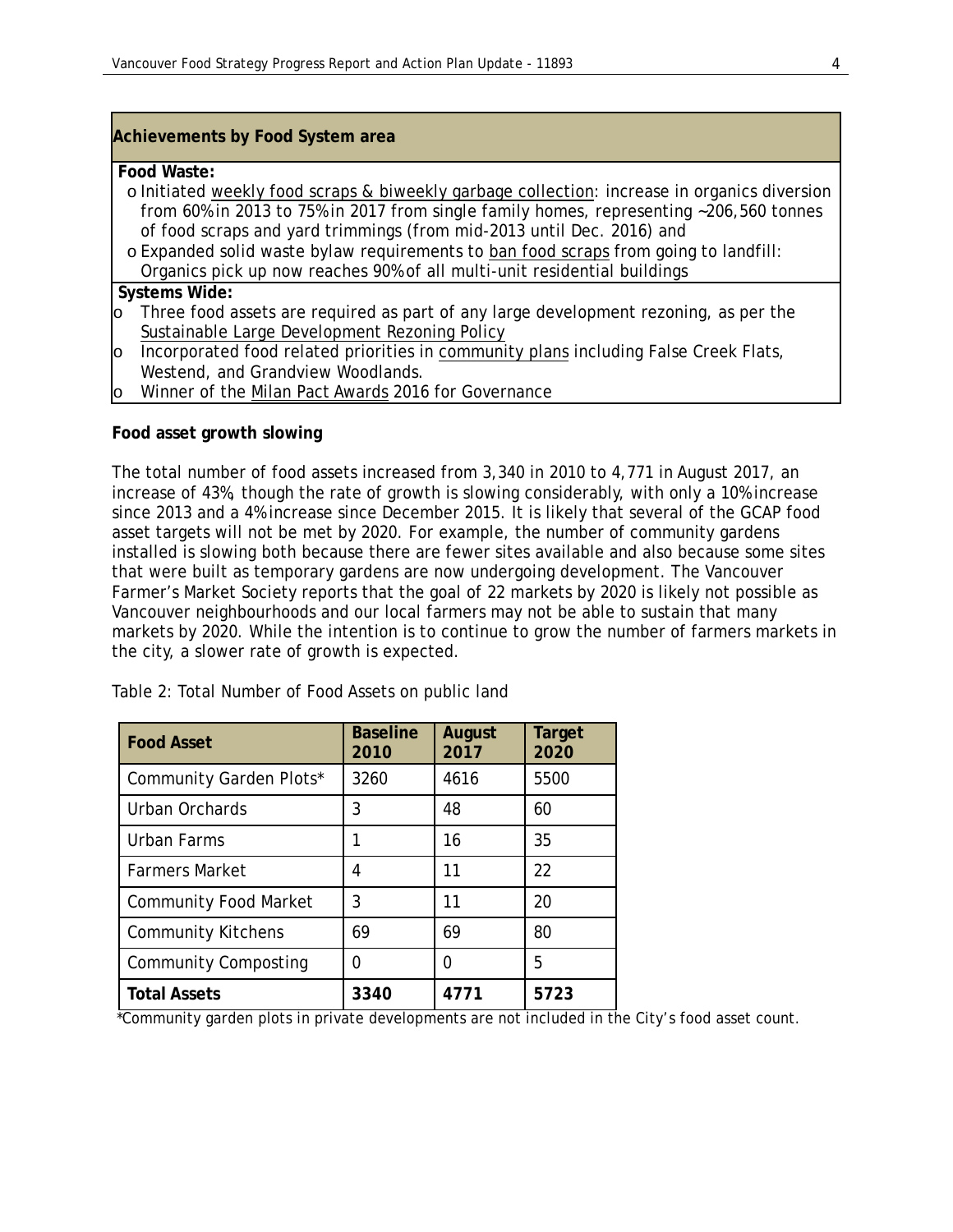

#### Graph 1 Total Number of Food Assets

## **Continued commitment to the 2013 Food Strategy actions**

Staff will continue to work on the actions from the 2013 Food Strategy, such as: enabling food growing and harvesting, permitting of farmers and community food markets, facilitating the creation and use of cooking facilities for community development, creating a Zero Waste 2040 Strategy, and incorporating a food systems lens in city plans and strategies. Staff will also continue to work with the Vancouver School Board and other stakeholders to determine the best use of the City's \$400,000/year in funding for school meals. A summary of the actions for 2017-20 is outlined in Appendix A.

## **Vancouver Food Strategy integrates new focus areas**

The Food Strategy actions were developed through community consultation in 2011 and 2012. Since the development of the Food Strategy, some issues have become more pressing, such as the increasing cost of food and ongoing inadequate incomes, as well as the increasing lease rates for food businesses including retailers and processors. Staff met with several City departments, the Vancouver Food Policy Council and others such as Vancouver Coastal Health, the Neighbourhood Food Networks, and Vancouver Economic Commission. They reviewed current issues which led to three new focus areas: Food Access, Diversity of Voices and Inclusion, and Resilience:

## *a) Diversity of Voices and Inclusion*

The current food system benefits some people, but unfortunately does not work for all. There are many voices and groups of people that are left behind and/or are not heard in the mainstream 'food conversation'. It is important to take an intersectional approach in examining the city's existing and emerging food policy, assessing who is benefitting and who is not, and adjusting policy work accordingly. To do so, we will build on the work of the Engaged City taskforce to develop engagement strategies that meet the needs of different demographics, recognizing that each group is diverse and has many points of community connection. We have an opportunity to create ongoing listening processes with communities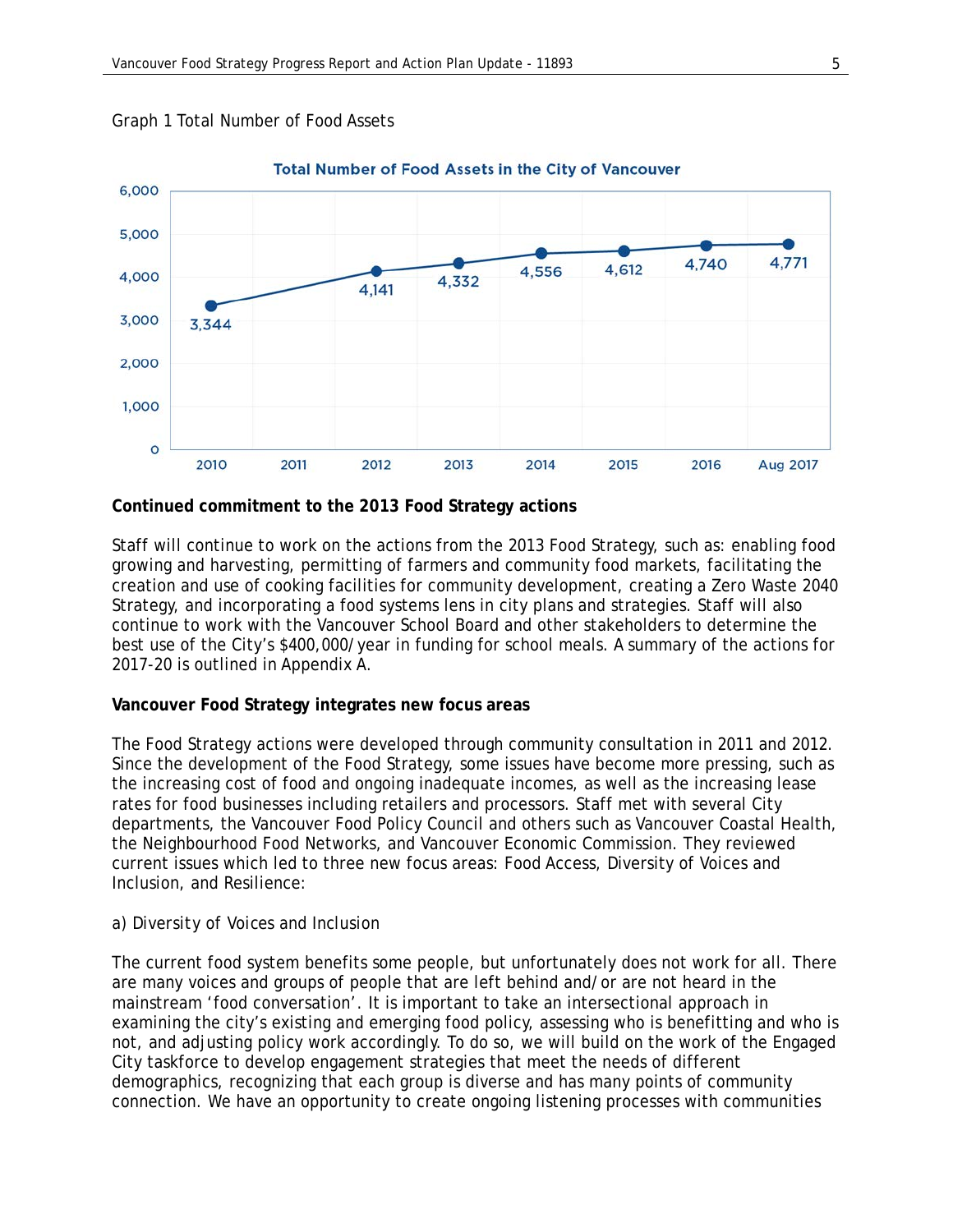that have not typically been engaged in the City's food policy work, to make space for their contributions to the City's decision making regarding food systems. For instance, being a City of Reconciliation and stemming from the Truth and Reconciliation Commission commitments, we have the responsibility to engage with and build relationships with the Musqueam, Squamish and Tsleil-Waututh First Nations and urban Aboriginal serving groups to align with Indigenous food systems goals. Another upcoming opportunity will be through conversations to redefine food assets. The learnings about the identification of and cultural value of diverse food assets in building connectivity and community resilience can then better enable their inclusion into planning processes.

## *b) Food Access: Financial Accessibility and Availability*

The monthly cost of a healthy food basket for a family of four in the Vancouver Coastal Health region was \$997. The cost had increased 25% since 2007, over two and a half times the Consumer Price Index increase of 10% over the same time period. Seven percent of Vancouverites (38,000 residents) 12 years and older report they face 'moderate or severe' food insecurity – which means they do not have enough to eat on a regular basis.

Another element of accessibility of food is the proximity of healthy and culturally diverse food retail. Of concern is the 50% decline in fresh food retail outlets in Chinatown between 2009 and 2016 (a loss of 12 out of 24 grocery, meat, or fish stores) and concerns of food retail loss in other neighbourhoods. As small grocers and specialty food stores close, impacts include reduced affordability of food, reduced access to culturally appropriate food and to cultural community spaces, and reduced walkability and convenience.

The City uses the metric of food assets to track progress towards food goals. The definition includes the assets listed in Table 2 and does not count other valuable assets including grocery stores, low-cost meals, commercial kitchen space, or spaces that are used for convening neighbours and communities around food. A broader food assets definition can demonstrate the value these diverse assets bring to communities, study the pressures facing them, and incorporate them into planning processes.

Given this context of food affordability, proposed actions for 2017-20 include broadening the definition of food assets; examining opportunities to preserve and encourage healthy and lower cost food retail; and creating a business case for a food procurement system for nonprofits and other service providers.

#### *c) Resilience*

The City's mandate to develop a resilience strategy through the 100 Resilient Cities initiative provides a strong impetus to simultaneously consider the resilience of each sector of our food system, as well as the role of food in building community resilience. Natural disasters such as earthquakes cause food systems disruptions both short and long term. New York's 2016 Five Borough Food Flow study showed that most small grocers and supermarkets have only a three to seven day supply of food, without accounting for hoarding. There are no studies that show the flow of food into and out of the Metro Vancouver region or the impacts on residents should food distribution infrastructure fail. There are certain populations, for example those who are already food insecure, who will be most adversely affected by any food system disruptions.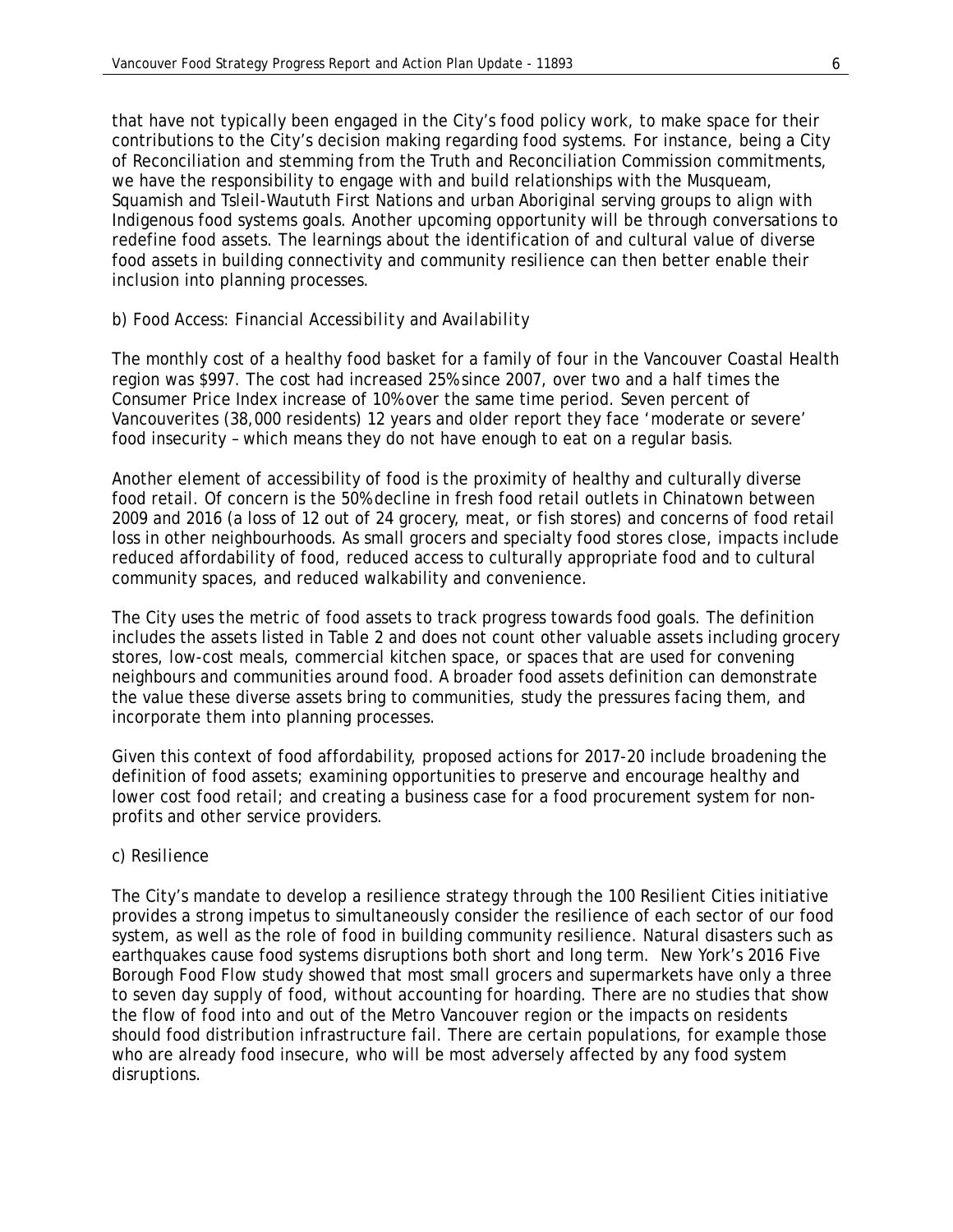| <b>Food Strategy Goal</b>                                                                             |                                                       | <b>New Focus Areas</b> |                                  |
|-------------------------------------------------------------------------------------------------------|-------------------------------------------------------|------------------------|----------------------------------|
|                                                                                                       | Diversity of<br><b>Voices and</b><br><b>Inclusion</b> | <b>Food Access</b>     | <b>Food System</b><br>Resilience |
| 1. Support food friendly<br>neighbourhoods                                                            |                                                       |                        |                                  |
| 2. Empower residents to take action                                                                   |                                                       |                        |                                  |
| 3. Improve access to healthy,<br>affordable, culturally diverse food                                  |                                                       |                        |                                  |
| 4. Food as centrepiece of Vancouver's<br>green economy                                                |                                                       |                        |                                  |
| 5. Advocate for a just and sustainable<br>food system with partners and<br>other levels of government |                                                       |                        |                                  |

Table 3. New focus area alignment with Food Strategy goals

Table 3 outlines how these three focus areas align with the existing Food Strategy goals. The focus on a diversity of voices and inclusion as well as the resilience focus cross all five goal areas of the Food Strategy, whereas the food access focus is most closely aligned with goal 3 to improve access to healthy, affordable, culturally diverse food for all residents.

Appendix A outlines eight new actions to move forward on these three focus areas. Several issues raised by stakeholders are not included in the proposed Action Plan given the need to prioritize staff time. These include areas of focus such as food waste, transportation infrastructure and goods movement, small/mid-scale processing, local procurement, labour justice for farm workers and food retail workers, and supporting technological innovation. Work on each of these important issues will move forward as opportunities arise including through the community economic development strategy, social procurement framework, and resilience focus. Engineering is leading the development of a Zero Waste 2040 strategy with food waste as a key focus area, and therefore food waste is not addressed in this action plan.

Accompanying the Action Plan is a set of indicators to monitor the health of the food system for Vancouver and its residents (Appendix B). While the indicators have been selected to reflect the five goals of the Food Strategy, the City has a high degree of influence over some, but not all of the indicators.

## *Public/Civic Agency Input*

The Vancouver Food Policy Council (VFPC) supports the Vancouver Food Strategy Action Plan 2017-2020 moving forward and is interested and willing to work with City staff to implement the plan and outline metrics of success, within their capacity. The VFPC also recommends additional staff resources be allocated to implement the actions and address those that were not included in the Action Plan due to limited resources.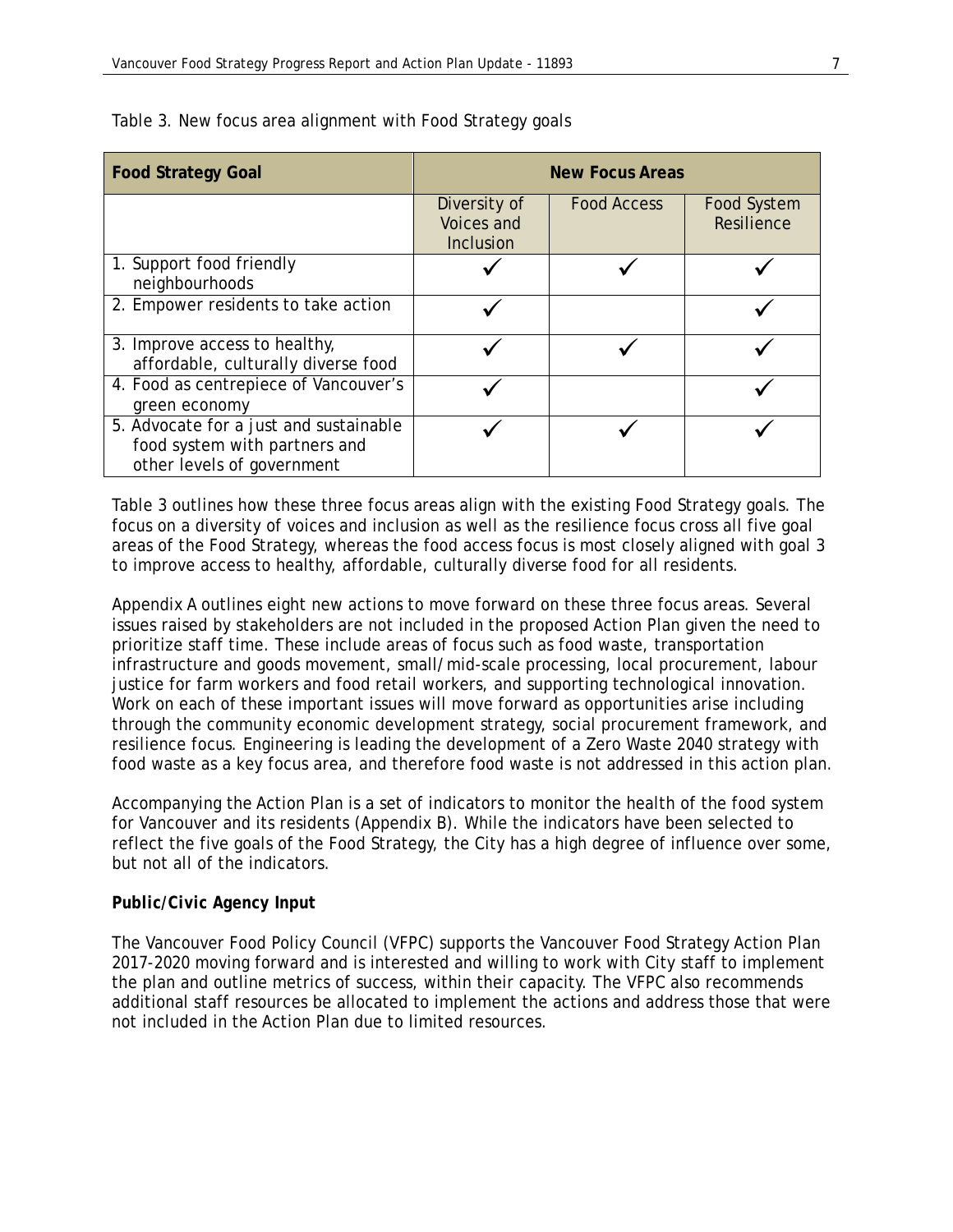## *Implications/Related Issues/Risk*

#### *Financial*

There are no financial implications.

# *CONCLUSION*

It has been nearly five years since the first Vancouver Food Strategy was developed and adopted by Council. Over eighty percent of the actions are complete or are ongoing. This report has outlined some of the key accomplishments, outlined emerging focus areas for the Food Strategy to positively impact the food system goals. The Food Strategy approach for 2017-2020 integrates three new focus areas: Food Access, Diversity and Inclusion, and Resilience, while supporting ongoing actions.

\* \* \* \* \*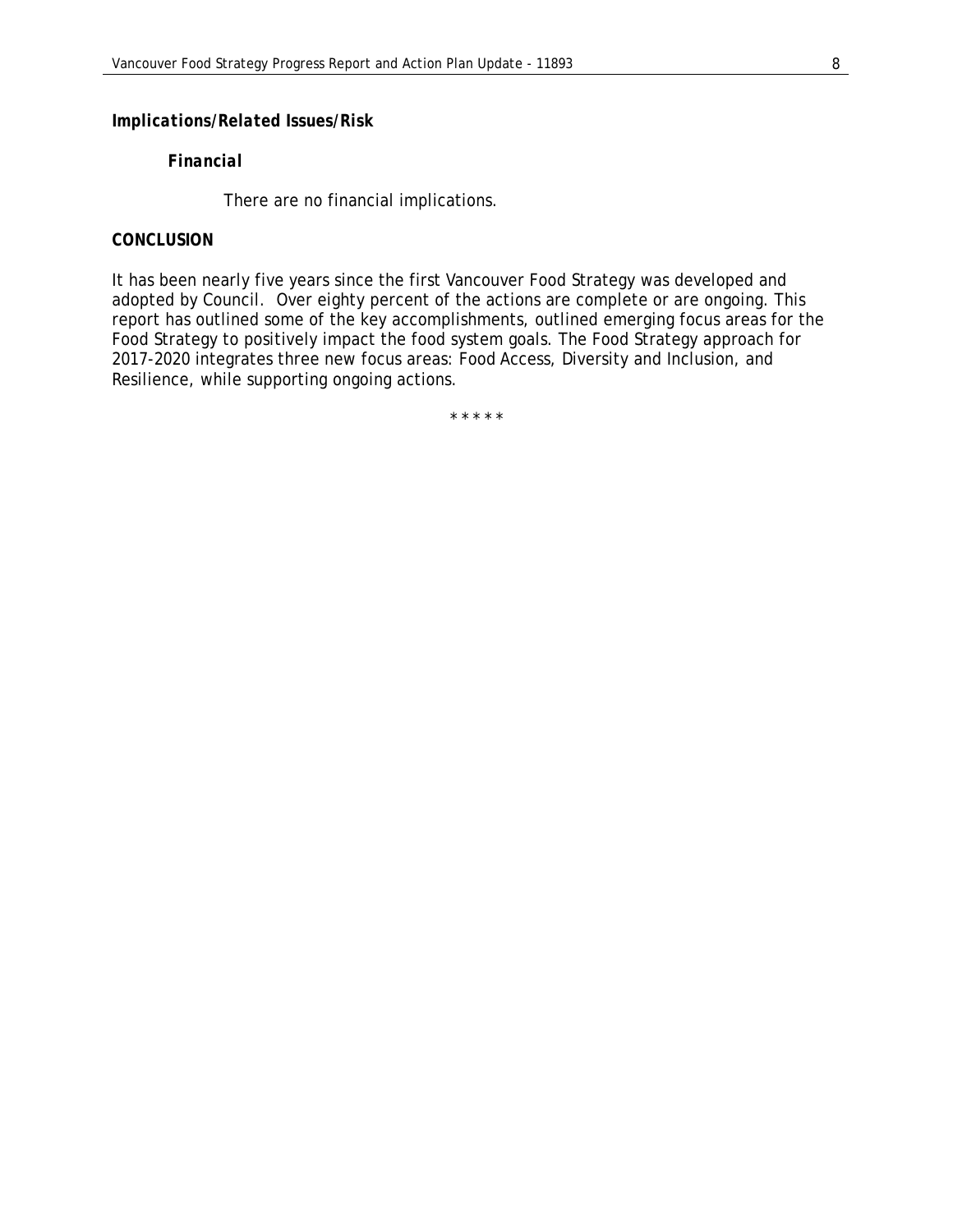| <b>VANCOUVER FOOD STRATEGY ACTION PLAN 2017-2020</b> |                                                                                                                                                                                      |                                                                                                                                                                                            |  |  |
|------------------------------------------------------|--------------------------------------------------------------------------------------------------------------------------------------------------------------------------------------|--------------------------------------------------------------------------------------------------------------------------------------------------------------------------------------------|--|--|
| <b>NEW FOCUS AREAS</b>                               |                                                                                                                                                                                      |                                                                                                                                                                                            |  |  |
|                                                      | <b>ACTION</b>                                                                                                                                                                        | <b>IMMEDIATE NEXT STEPS (Nov 2017 - June</b><br>2018)                                                                                                                                      |  |  |
|                                                      | DIVERSITY OF VOICES AND INCLUSION                                                                                                                                                    |                                                                                                                                                                                            |  |  |
| 1.1                                                  | Engage and build relationships with the Musqueam,<br>Squamish, and Tsleil-Waututh First Nations and<br>Urban Aboriginal serving groups to align with<br>Indigenous food system goals | Work with the public engagement team and<br>meet with the Musqueam, Squamish, and<br>Tsleil-Waututh First Nations, UAPAC, MVAEC,<br>and others                                             |  |  |
| 1.2                                                  | Engage and work with under-represented groups                                                                                                                                        | Work with the public engagement team to<br>develop specific engagement strategies                                                                                                          |  |  |
|                                                      | <b>FOOD ACCESS: FINANCIAL ACCESSIBILITY &amp; AVAILABILITY</b>                                                                                                                       |                                                                                                                                                                                            |  |  |
| 2.1                                                  | Preserve and encourage more healthy, lower cost,<br>and culturally-diverse food retail                                                                                               | Work with CIRES (community impact real<br>estate society) to secure a space in the DTES<br>for lower cost food retail                                                                      |  |  |
|                                                      |                                                                                                                                                                                      | Facilitate a diverse food retail environment in<br>NEFC through policy direction and space<br>design (i.e. one that enables healthy, lower<br>cost, culturally diverse, and local options) |  |  |
| 2.2                                                  | Revisit and broaden food assets definition and<br>examine opportunities for preserving and<br>incorporating these diverse assets into planning<br>processes and new developments     | Meet and work with members of different<br>cultural communities to redefine food assets,<br>with guidance from the public engagement<br>team                                               |  |  |
| 2.3                                                  | Examine the business case for a food procurement<br>system for non-profits, service providers, and<br>childcare centres                                                              | Work with community partners to outline the<br>need for, the opportunity, and the business<br>models for recovered, wholesale and/or local<br>food                                         |  |  |
| 2.4                                                  | Support the relocation and expansion of the Greater<br>Vancouver Food Bank and partners                                                                                              | Work with the Greater Vancouver Food Bank<br>and partners to develop and refine the<br>concept, programming, location and design                                                           |  |  |
| 2.5                                                  | Work with Vancouver Coastal Health to support the<br>implementation of their DTES Second Generation<br><b>Action Plan</b>                                                            | Contribute to the development of food service<br>quality standards and work to implement<br>them                                                                                           |  |  |
| <b>RESILIENCE</b>                                    |                                                                                                                                                                                      |                                                                                                                                                                                            |  |  |
| 3.1                                                  | Assess the City's food system resilience                                                                                                                                             | Work with UBC Land and Food Systems and<br>host student projects examining opportunities<br>and barriers across the food system                                                            |  |  |
|                                                      |                                                                                                                                                                                      | Explore collaboration with Metro Vancouver<br>to better understand the flow of food in and<br>out of the city and region from a resiliency and<br>disaster management perspective          |  |  |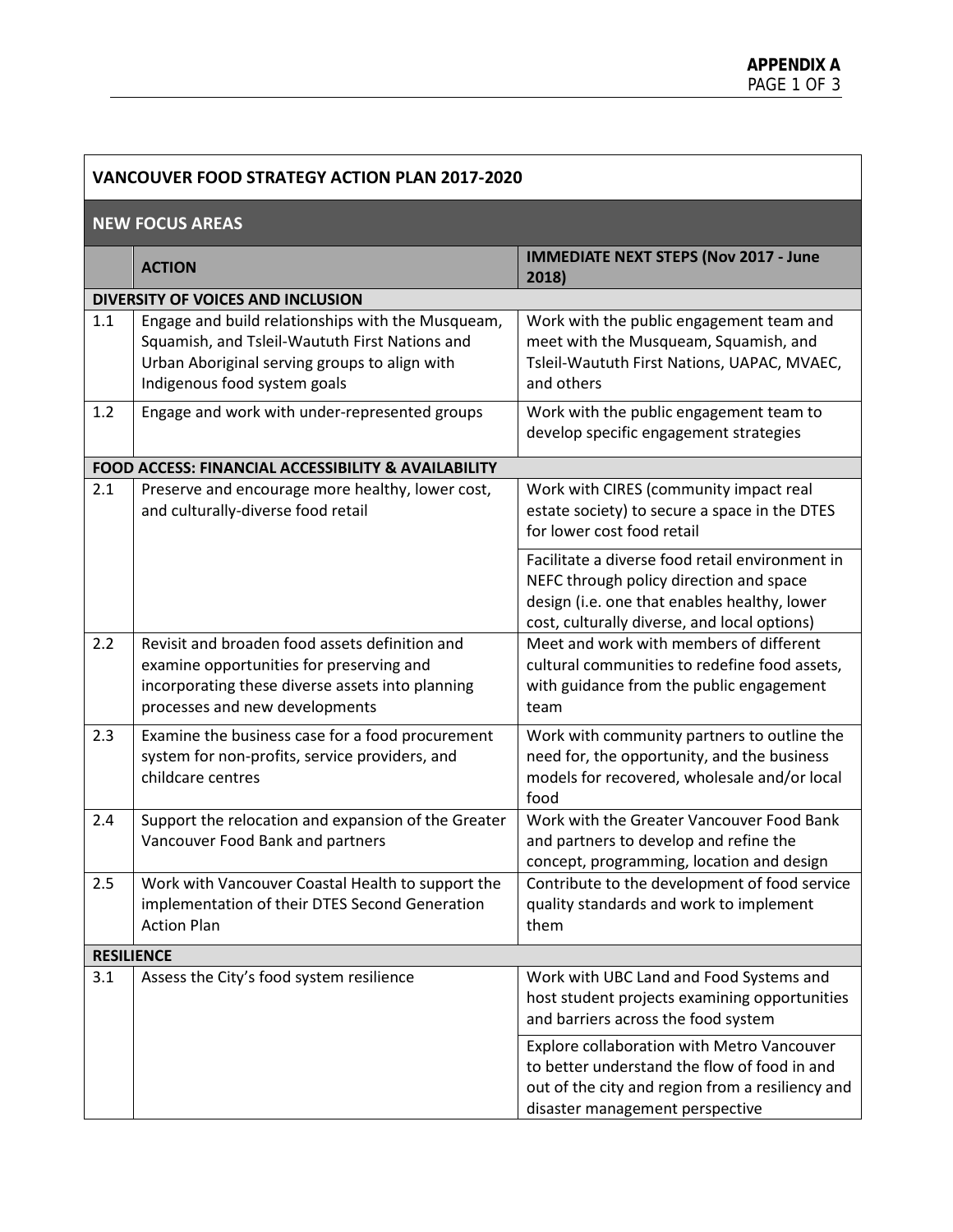| <b>CONTINUING AND ONGOING INITIATIVES</b> |                                                                                                                                                           |                                                                                                                                                                            |  |
|-------------------------------------------|-----------------------------------------------------------------------------------------------------------------------------------------------------------|----------------------------------------------------------------------------------------------------------------------------------------------------------------------------|--|
|                                           | <b>ACTION</b>                                                                                                                                             | <b>IMMEDIATE NEXT STEPS (Nov 2017 - June</b><br>2018)                                                                                                                      |  |
|                                           | <b>ENABLE FOOD GROWING AND HARVESTING</b>                                                                                                                 |                                                                                                                                                                            |  |
| 4.1                                       | Support urban farming activities, including on city<br>land and through developments                                                                      | Continue working with Planning, Housing, Park<br>Board, and Real Estate to identify and secure<br>sites                                                                    |  |
|                                           |                                                                                                                                                           | Assess implementation of urban farming<br>policy and report back to Council on status of<br>zoning and land-use by laws                                                    |  |
| 4.2                                       | Continue to work across departments and with<br>partners to create new community gardens and<br>other urban agriculture and to support existing<br>models | Conduct Expression of Interest process for new<br>garden spaces, including City and Park Board<br>identified sites                                                         |  |
| 4.3                                       | Continue to advocate for the preservation and<br>agricultural use of the Agricultural Land Reserve                                                        | Work towards allowing the keeping of food-<br>producing animals in Vancouver's ALR                                                                                         |  |
| <b>CAPACITY</b>                           | FACILITATE THE CREATION AND USE OF COOKING, PROCESSING AND DISTRIBUTION INFRASTRUCTURE AND                                                                |                                                                                                                                                                            |  |
| 5.1                                       | Expand the use of publicly accessible kitchens<br>through training and through improvements in                                                            | Provide training for Community Centre staff<br>and others to activate kitchen spaces                                                                                       |  |
|                                           | kitchen infrastructure, equipment, and food storage,<br>and explore additional opportunities with                                                         | Develop kitchen design guidelines used for<br>city-affiliated facilities                                                                                                   |  |
|                                           | community partners                                                                                                                                        | Contribute to the development of a DTES<br>kitchen inventory                                                                                                               |  |
|                                           | <b>INCREASE FOOD ACCESS AND FOOD JUSTICE</b>                                                                                                              |                                                                                                                                                                            |  |
| 6.1                                       | Continue to advocate for and work towards<br>sustainable and adequate sources of income for all                                                           | Contribute to the development of the City's<br>and BC's poverty reduction strategy                                                                                         |  |
|                                           | residents                                                                                                                                                 | Examine food policy work from an income<br>equity lens                                                                                                                     |  |
|                                           |                                                                                                                                                           | Look for opportunities to use food as a<br>community economic development tool,<br>internally through procurement contracts, and<br>externally as part of the CED strategy |  |
| 6.2                                       | Work with the Vancouver Board of Education and<br>other stakeholders to best meet the food needs of<br>children and families and increase food literacy   | Work with VBE and other stakeholders to<br>determine best use of meal / food literacy<br>funds for 2018-20                                                                 |  |
|                                           | opportunities                                                                                                                                             | Support implementation of the<br>Think&EatGreen school food literacy project                                                                                               |  |
| 6.3                                       | Support Neighbourhood Food Networks                                                                                                                       | Streamline grant application process including<br>through three year grant cycle<br>Adjudicate 2018 applications                                                           |  |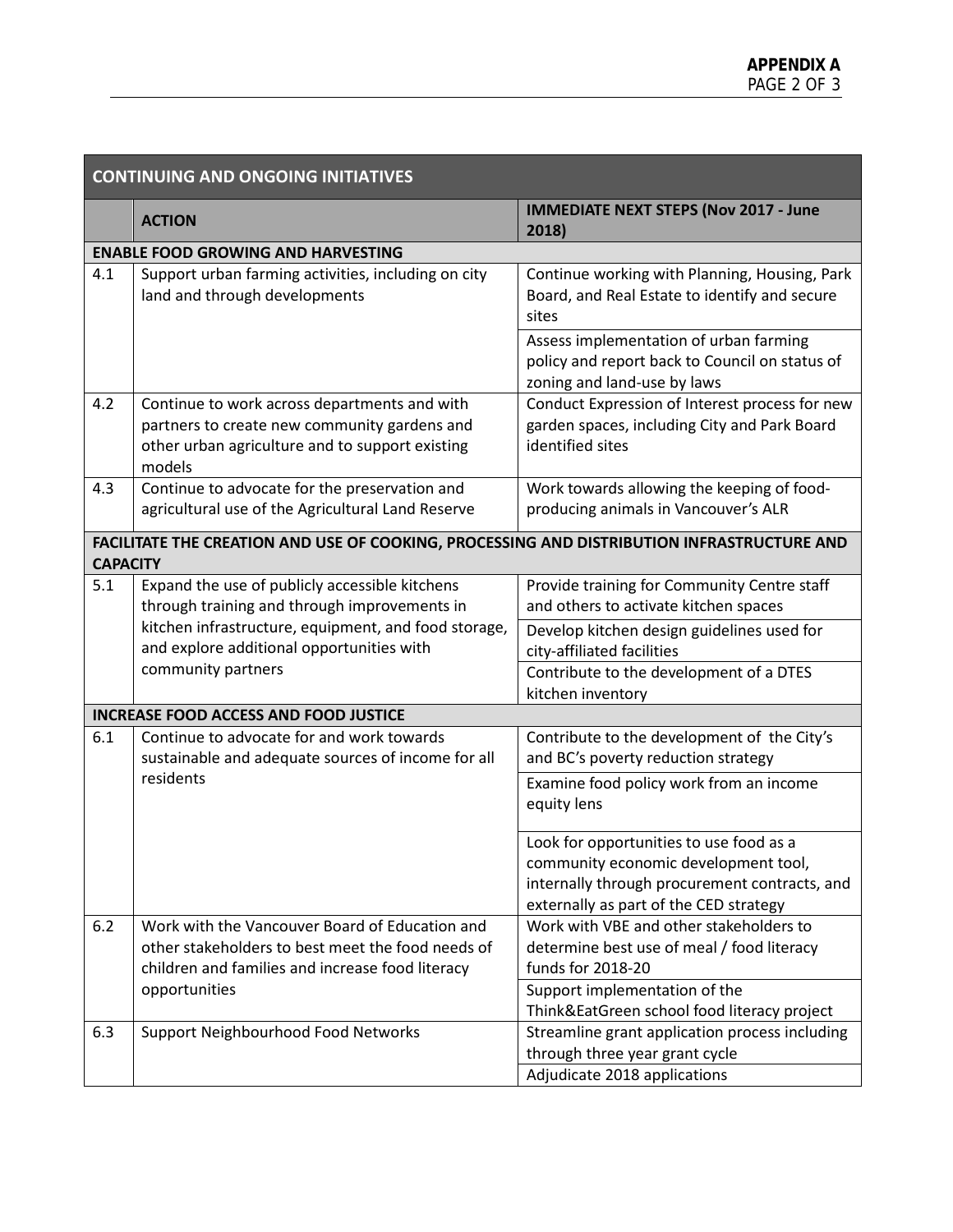| 6.4                                                                             | Support the development and stability of<br><b>Community Food Markets and Farmers Markets</b> | Improve efficiency and clarity of application<br>process for farmers markets |  |  |
|---------------------------------------------------------------------------------|-----------------------------------------------------------------------------------------------|------------------------------------------------------------------------------|--|--|
|                                                                                 |                                                                                               |                                                                              |  |  |
|                                                                                 |                                                                                               | Improve site tenure for farmers markets                                      |  |  |
|                                                                                 |                                                                                               | Continue to work towards solutions to                                        |  |  |
|                                                                                 |                                                                                               | infrastructure gaps at farmers markets                                       |  |  |
|                                                                                 | <b>ENCOURAGE A ZERO WASTE CULTURE</b>                                                         |                                                                              |  |  |
| 7.1                                                                             | Integrate actions into the Zero Waste Strategy that                                           | Contribute to Zero Waste strategy                                            |  |  |
|                                                                                 | address food waste across all areas of the food                                               | development by determining synergies and                                     |  |  |
|                                                                                 | system                                                                                        | opportunities, risks and unintended                                          |  |  |
|                                                                                 |                                                                                               | consequences, barriers, and potential city                                   |  |  |
|                                                                                 |                                                                                               | interventions.                                                               |  |  |
|                                                                                 | <b>INCORPORATE A FOOD SYSTEMS LENS IN CITY INITIATIVES AND STRATEGIES</b>                     |                                                                              |  |  |
| 8.1                                                                             | Integrate just and sustainable food systems goals                                             | Assess blind spots in food policy, where a                                   |  |  |
|                                                                                 | into existing and emerging City-wide strategies,                                              | more concerted intersectional approach                                       |  |  |
|                                                                                 | policies and community plans, and ensure the use of                                           | would be beneficial                                                          |  |  |
|                                                                                 | an equity lens                                                                                | Assess and provide food systems input into                                   |  |  |
|                                                                                 |                                                                                               | community plans and other emerging City                                      |  |  |
|                                                                                 |                                                                                               | strategies / policies                                                        |  |  |
|                                                                                 |                                                                                               | Apply the Rezoning Policy for Sustainable                                    |  |  |
|                                                                                 |                                                                                               | Large Developments and Guidelines for Urban                                  |  |  |
|                                                                                 |                                                                                               | Agriculture for the Private Realm                                            |  |  |
|                                                                                 |                                                                                               | Contribute to other rezoning, development                                    |  |  |
|                                                                                 |                                                                                               | and building application reviews as they arise                               |  |  |
| <b>CREATE AND SUPPORT THE DEVELOPMENT OF COMPLEMENTARY POLICY AND PROCESSES</b> |                                                                                               |                                                                              |  |  |
| 9.1                                                                             | Support the implementation of the Park Board Local                                            | Work with Park Board to implement actions                                    |  |  |
|                                                                                 | <b>Food Action Plan</b>                                                                       |                                                                              |  |  |
| 9.2                                                                             | Collaborate with Metro Vancouver and member                                                   | Participate in quarterly meetings and identify                               |  |  |
|                                                                                 | municipalities to implement the Regional Food                                                 | opportunities for collaborations between                                     |  |  |
|                                                                                 | <b>Systems Action Plan</b>                                                                    | municipalities                                                               |  |  |
| 9.3                                                                             | Work collaboratively in national and international                                            | Continue to participate in C40 Food Systems                                  |  |  |
|                                                                                 | networks of cities to share practices and strategies                                          | Network and Milan Urban Food Policy Pact,                                    |  |  |
|                                                                                 | in delivering sustainable food systems                                                        | and Canadian food network of cities                                          |  |  |